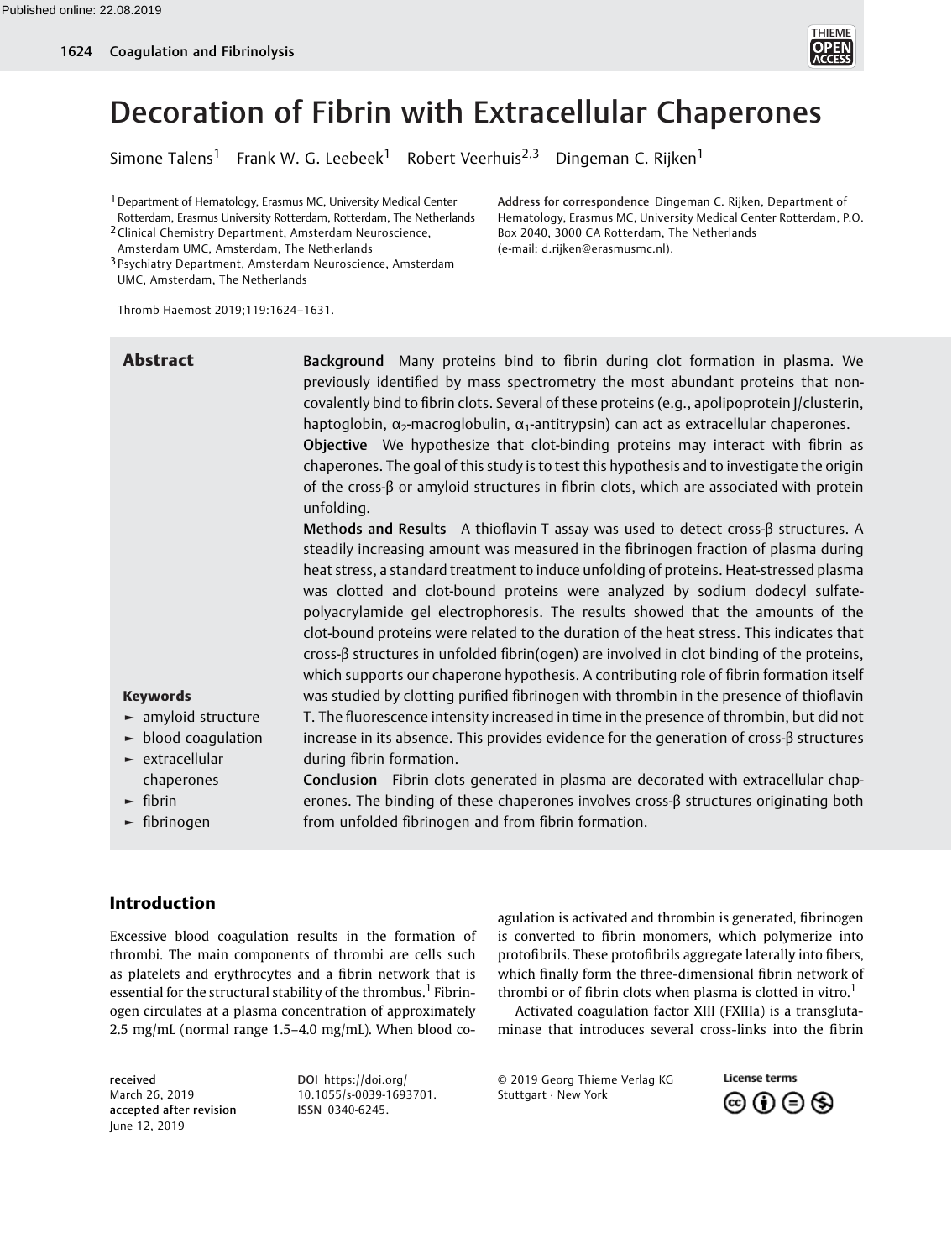network, thereby stabilizing the clot.<sup>2</sup> The action of FXIIIa also results in resistance to fibrinolysis.<sup>3</sup> This is accomplished not only by intramolecular cross-links within fibrin, but also by intermolecular cross-links between fibrin and the fibrinolysis inhibitor  $\alpha_2$ -antiplasmin. FXIIIa is able to covalently cross-link many different plasma proteins to fibrin. A recent proteomic study identified 48 plasma proteins that are cross-linked to fibrin clots by FXIIIa.<sup>4</sup>

Plasma clots not only contain FXIIIa-mediated covalently bound plasma proteins, but also noncovalently bound proteins. The binding of these proteins may be involved in the regulation of hemostasis.<sup>5</sup> Well-known examples are the binding of thrombin which limits thrombus formation<sup>6</sup> and the binding of both plasminogen and tissue-type plasminogen activator (tPA) which strongly accelerates plasmin formation and thereby fibrinolysis.<sup>7</sup> By using the proteomic analysis of washed plasma clots, we previously identified 18 abundant noncovalently clot-bound proteins.<sup>8</sup> Using a slightly different approach, other investigators did not distinguish covalently and noncovalently clot-bound proteins and studied the whole clot proteome. $9-11$  The 18 noncovalently bound proteins that we identified, included several hemostatic proteins. However, the background of the binding of the majority of the noncovalently bound proteins in a clot remains unknown and this forms the main topic of the present study. We report that a significant number of these proteins are described in the literature as extracellular chaperones, a family of proteins in the extracellular fluids that share functional characteristics with intracellular chaperones.<sup>12</sup> We provide evidence that they might be present in a fibrin clot on the basis of their chaperone activity. Chaperones bind to partially unfolded proteins, which may form cross-β or amyloid-like protein structures. We studied the origin of these structures in the fibrin clot.

# Materials and Methods

#### Materials

Human thrombin, urea, thiourea, and CHAPS were obtained from Sigma (St. Louis, Missouri, United States). Bovine milk α-, β-, and κ-casein were also obtained from Sigma (product number C6780, C6905, and C0406, respectively). Aprotinin was obtained from BioVision (Milpitas, California, United States) and purified human fibrinogen (plasminogen-, von Willebrand factor-, and fibronectin-depleted) from Enzyme Research Laboratories (South Bend, Indiana, United States). Sodium dodecyl sulfate-polyacrylamide gel electrophoresis (SDS-PAGE) was calibrated with Precision Plus Protein Standards from Bio-Rad Laboratories (Hercules, California, United States). GelCode Blue Stain Reagent was from Thermo Scientific (Waltham, Massachusetts, United States) and Thioflavin T UltraPure Grade (ThT) from AnaSpec (Fremont, California, United States). The antibodies used for the  $\alpha_1$ -antitrypsin (A1AT)-fibrinogen enzyme-linked immunosorbent assay (ELISA) were from Affinity Biologicals (Ancaster, Ontario, Canada). Plasma was normal pooled platelet-poor plasma, prepared from citrated apheresis plasma (Sanquin blood bank, Rotterdam, The Netherlands) from five healthy donors.

### Heat-Induced Unfolding of Fibrinogen in Plasma

Plasma was supplemented with sodium azide (0.05% final concentration) and incubated in 1 mL aliquots for 0, 1, or 2 days at 37° or 41°C. Fibrinogen was isolated by two successive ammonium sulfate precipitations at 25% saturation and dissolved in 5 mM sodium citrate.<sup>13</sup> Unfolding of fibrinogen during the incubations at 37°C or 41°C resulting in cross-β structures was assessed by mixing fibrinogen and ThT (1 mg/mL and 0.1 mM final concentrations, respectively) in 5 mM sodium citrate. ThT fluorescence of 100 μL aliquots was measured in black microtiter plates using a Victor<sup>3</sup> plate reader (PerkinElmer, Waltman, Massachusetts, United States) with excitation at 425 nm and emission at 486 nm and expressed in arbitrary units (a.u.). All measurements were done at 20°C for 0.1 second at a continuous wave lamp intensity of 10,000.

#### Clot-Bound Proteins after Heat Treatment of Plasma

Plasma was supplemented with sodium azide (0.05% final concentration) and incubated for 0, 1, or 2 days at 41°C. Next, calcium chloride (20 mM final concentration), thrombin (1 NIH U/mL final concentration), and aprotinin (100 KIU/ mL final concentration) were added to each plasma sample (500  $\mu$ L) to induce clot formation.<sup>8</sup> After 2 hours of incubation at room temperature, the clots were extensively washed by perfusing them overnight with 10 mL Tris-buffered saline (50 mM Tris-HCl, 100 mM NaCl, pH 7.4) containing aprotinin (100 KIU/mL) at 4°C. The clots were compacted by centrifugation, washed with deionized water, and noncovalently clot-bound proteins were extracted with 30 µL rehydration buffer (7 M urea, 2 M thiourea, 4% [w/v] CHAPS) for 1 hour at room temperature. The extracts were mixed with SDS-PAGE sample buffer containing β-mercaptoethanol, incubated for 5 minutes at 95°C and analyzed using SDS-PAGE (Laemmli system, 12% gel). Proteins were stained using GelCode Blue Stain Reagent according to the manufacturer's instructions. The proteins in the main bands were identified by matrixassisted laser desorption/ionization time-of-flight (MALDI-ToF), as described previously.<sup>8</sup>

### Heat-Induced Formation of A1AT–Fibrinogen Complex in Plasma

Plasma was supplemented with sodium azide (0.05% final concentration) and incubated in 1 mL aliquots for 0, 0.25, 1, or 2 days at 37°C or 41°C. Fibrinogen was isolated by two successive ammonium sulfate precipitations at 25% saturation and dissolved in 5 mM sodium citrate.<sup>13</sup> A1AT–fibrinogen complex concentration in the fibrinogen samples was determined using a sandwich ELISA consisting of a capture antibody against A1AT and a horseradish peroxidase-labeled detecting antibody against fibrinogen, as described previously.<sup>14</sup>

# Generation of Cross-β Structures during Coagulation

Generation of cross-β structures during coagulation was tested by incubating 3 mg/mL commercially available fibrinogen in black microtiter plates (150 μL/well) with 7.5 mM calcium chloride and 0.25 NIH U/mL human thrombin in 50 mM Tris-HCl, pH 8.0 containing 100 mM NaCl, in the presence of 0.1 mM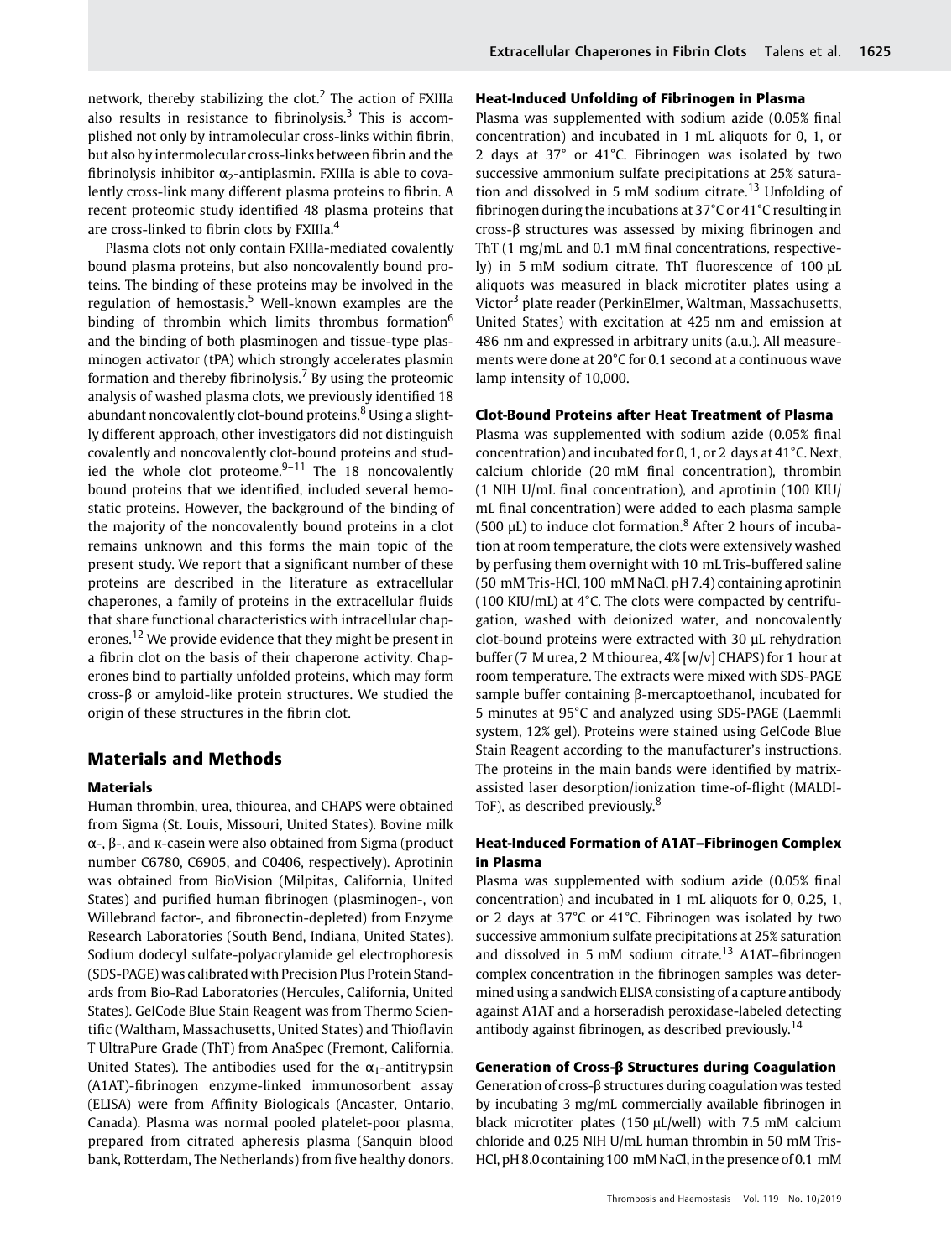ThT. Fluorescence in the samples was measured as described above, both before and repeatedly after the induction of coagulation with thrombin for 60 minutes at 20°C. Fibrinogen samples without added thrombin were measured as control. Clot formation of similar samples was measured as turbidity (optical density [OD] at 405 nm) in parallel experiments.

#### Effect of Casein Proteins on Fibrin Polymerization

The effects of the extracellular chaperones  $\alpha$ -,  $\beta$ -, and κ-casein on fibrin polymerization were tested in microtiter plates as described by Carter et al<sup>15</sup> with slight modifications: 100  $\mu$ L diluted plasma with α-, β-, or κ-casein in assay buffer (50 mM Tris-HCl, pH7.4, containing 100 mM NaCl and 1 mg/mL bovine serum albumin) was mixed in duplicate with 50 µL thrombin and calcium chloride in assay buffer and covered with 50 µL paraffin oil. Clot formation was monitored by measuring the OD at 405 nm every 35 seconds for 60 minutes at room temperature in a microplate reader. The final concentrations in the clot were  $11.1\%$  (v/v) plasma, 0, 5, 10, 20, or 30 µM casein protein, 0.001 NIH U/mL thrombin, and 2.5 mM calcium chloride. This corresponds to a molar ratio of casein and fibrinogen of approximately 0, 5, 10, 20, or 30, respectively.

# Results

When plasma is clotted, several proteins are noncovalently bound to the fibrin clot matrix. ►Fig. 1 shows two-dimensional (2D) gel electrophoresis of these proteins, along with the identification of the most abundant ones, as we published previously.<sup>8</sup> The proteins identified show up as ladders or row of spots, whichis common for plasma proteins. The presence of these proteins in a fibrin clot, apart from the presence of the fibrin-binding hemostatic proteins plasminogen, FXIII-A subunit, thrombin, and possibly carboxypeptidase N (CPN), is not well understood. However, ►Fig. 1 shows that the majority of the apparently nonhemostatic fibrin clot-bound proteins consists of proteins that are classified by Wyatt et al<sup>12</sup> as extracellular chaperones or at least as extracellular proteins with

chaperone activity (white printed protein names).These proteins include apolipoprotein J (ApoJ), also known as clusterin, haptoglobin,  $\alpha_2$ -macroglobulin (α2M), ApoE, ApoAI, albumin, serum amyloid P, and A1AT.

Extracellular chaperones bind to unfolded proteins, which can aggregate into soluble oligomers and subsequently into amorphous material or into fibrillary material both containing cross- $\beta$  structures.<sup>12</sup> To test our hypothesis that the nonhemostatic clot-bound proteins bind to a fibrin clot because of their chaperone activities, plasma was incubated at elevated temperature to increase the content of unfolded fibrinogen, after which the plasma was clotted and clots were analyzed for the presence of clot-bound proteins. In pilot experiments, plasma was incubated at varying temperatures, fibrinogen was isolated, and unfolding of fibrinogen was assessed with ThT, a fairly specific reagent for cross-β structures.<sup>16,17</sup>  $\rightarrow$  Fig. 2 shows that fibrinogen isolated from control plasma (incubation time: 0 days) produced already a significant ThT fluorescence intensity of approximately 1,400 a.u. pointing to the presence of unfolded fibrinogen in the starting material. Incubation of plasma for 2 days at 37° C hardly increased the ThT fluorescence. However, incubation of plasma at 41°C resulted in a steadily increasing ThT fluorescence, indicating a steadily increasing amount of unfolded fibrinogen. Incubation of plasma at 45°C resulted in an even higher fluorescence, but some protein precipitation occurred in these samples.

Therefore, a temperature of 41°C was selected and plasma was incubated for 0, 1, or 2 days and clotted with calcium and thrombin. Clots were extensively washed and clot-bound proteins were extracted and analyzed by SDS-PAGE. Onedimensional SDS-PAGE was chosen rather than 2D electrophoresis used in  $\blacktriangleright$  Fig. 1 to allow a better comparison of the amounts of clot-bound proteins after varying incubation periods of the plasma (►Fig. 3). The clot prepared from plasma incubated for 0 days provided a protein sample that was similar to the protein sample analyzed by 2D gel electrophoresis in ►Fig. 1. Indeed, the protein bands



Fig. 1 Plasma-clot bound proteins after separation with two-dimensional (2D) gel electrophoresis and identification by mass spectrometry. The figure is adapted from Talens et al, 2012.<sup>8</sup> The majority of the proteins, indicated in white, are described as having chaperone activity.<sup>12</sup>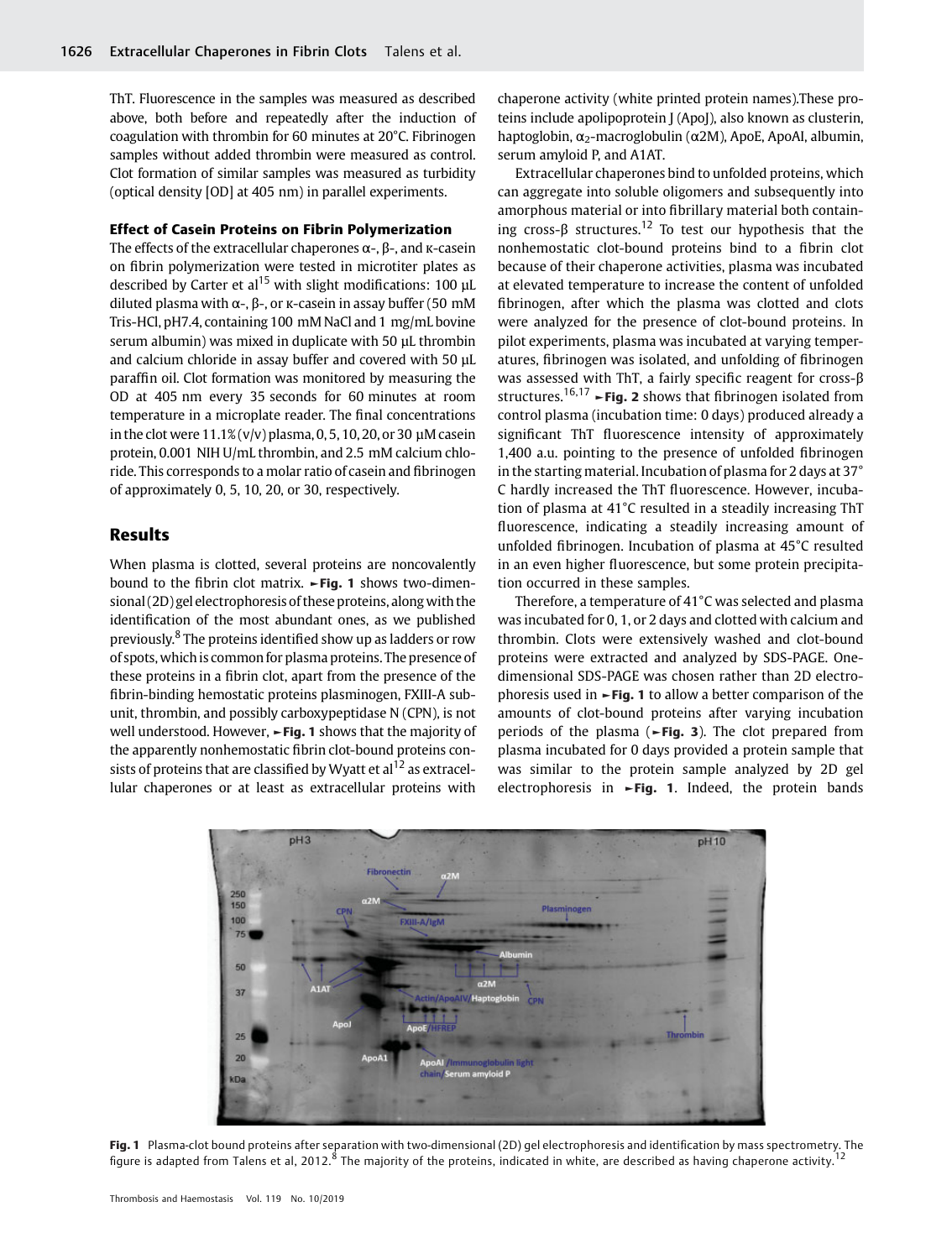

Fig. 2 Heat-induced unfolding of fibrinogen in plasma. Platelet-poor citrated plasma was stressed by incubation at 37°C or 41°C for 0, 1, or 2 days. After the incubation fibrinogen was isolated from the plasma samples by ammonium sulfate precipitation. Cross-β structures in the fibrinogen samples were measured by thioflavin T (ThT) fluorescence. The background of the ThT signal (2,023 arbitrary units [a.u.]) was subtracted from all samples. Mean values (with range) of duplicate measurements are shown; the error bars are in some cases too small to be visible.

in  $\blacktriangleright$  Fig. 3 (0 days incubation) matched well with the protein spots in ►Fig. 1. The clots prepared from plasma incubated for 1 or 2 days yielded the same protein bands as the clot prepared from nonincubated plasma but with a gradually



Fig. 3 Sodium dodecyl sulfate-polyacrylamide gel electrophoresis (SDS-PAGE) of clot-bound proteins after heat treatment of plasma. Platelet-poor citrated plasma was incubated for 0, 1, or 2 days at 41°C and clots were prepared by adding calcium chloride, thrombin, and aprotinin. Unbound proteins were washed away, bound proteins were extracted, analyzed using SDS-PAGE, and stained with GelCode Blue Stain Reagent. The left lane shows the protein markers. The identity of the individual protein bands 1–12 in the other three lanes is shown in ►Table 1.

increasing intensity. This result strongly suggests that unfolded fibrin(ogen) is involved in the binding of the proteins, both before and after the incubation of plasma at 41°C, which supports our chaperone hypothesis.

The identity of the protein bands in  $\blacktriangleright$  Fig. 3 was partially derived from MALDI-ToF analysis and partially by comparing the migration of the bands with the vertical migration of the spots, shown in ►Fig. 1 (►Table 1). In most bands extracellular chaperones were identified, except in band 1 (fibronectin), band 4 (plasminogen), band 5 (CPN, polypeptide 2), and band 6 (FXIII-A). The intensity of the latter bands also increased with the incubation time of plasma. This may suggest that the binding of these proteins to fibrin might also involve unfolded fibrin(ogen)/cross-β structures in the fibrin network.

The results of the experiment shown in  $\blacktriangleright$  Fig. 3 suggest that the chaperone proteins bind to unfolded fibrinogen and remain associated during fibrin formation. The binding of the most abundant clot-binding protein  $A1AT^{14}$  to unfolded fibrinogen was also assessed in plasma (without clot formation) with an ELISA specifically detecting A1AT–fibrinogen complexes. ►Fig. 4 shows that nonincubated plasma contained approximately 4 μg/mL A1AT–fibrinogen complex, which is in line with our previous work.<sup>14</sup> This concentration hardly increased during the incubation of plasma for 2 days at 37°C. The complex concentration increased strongly during incubation at  $41^{\circ}$ C, in line with a significant rate of unfolding of

Table 1 Identity of protein bands of SDS-PAGE of clot-bound proteins, shown in ►Fig. 3

| Band no. | Protein                                                            |
|----------|--------------------------------------------------------------------|
| 1        | Fibronectin                                                        |
| 2        | $\alpha$ <sub>2</sub> -Macroglobulin <sup>*</sup>                  |
| 3        | $\alpha$ <sub>2</sub> -Macroglobulin                               |
| 4        | Plasminogen*                                                       |
| 5        | Carboxypeptidase N, polypeptide 2                                  |
| 6        | Coaqulation factor XIII, A1 polypeptide                            |
| 7        | Albumin*                                                           |
| 8        | $\alpha_1$ -Antitrypsin <sup>*</sup>                               |
| 9        | Actin, gamma 1<br>Apolipoprotein AIV<br>Haptoglobin                |
| 10       | Apolipoprotein   (clusterin)<br>$\alpha_1$ -Antitrypsin            |
| 11       | Apolipoprotein E<br>HFREP-1                                        |
| 12       | Apolipoprotein Al<br>Immunoglobulin light chain<br>Serum amyloid P |

Abbreviations: HFREP-1, hepatocyte-derived fibrinogen-related protein-1; SDS-PAGE, sodium dodecyl sulfate-polyacrylamide gel electrophoresis.

Note: The proteins labeled with a star were identified by matrix-assisted laser desorption/ionization time-of-flight (MALDI-ToF). The other proteins were identified by comparing the migration of the bands with the vertical migration of the spots, shown in ►Fig. 1.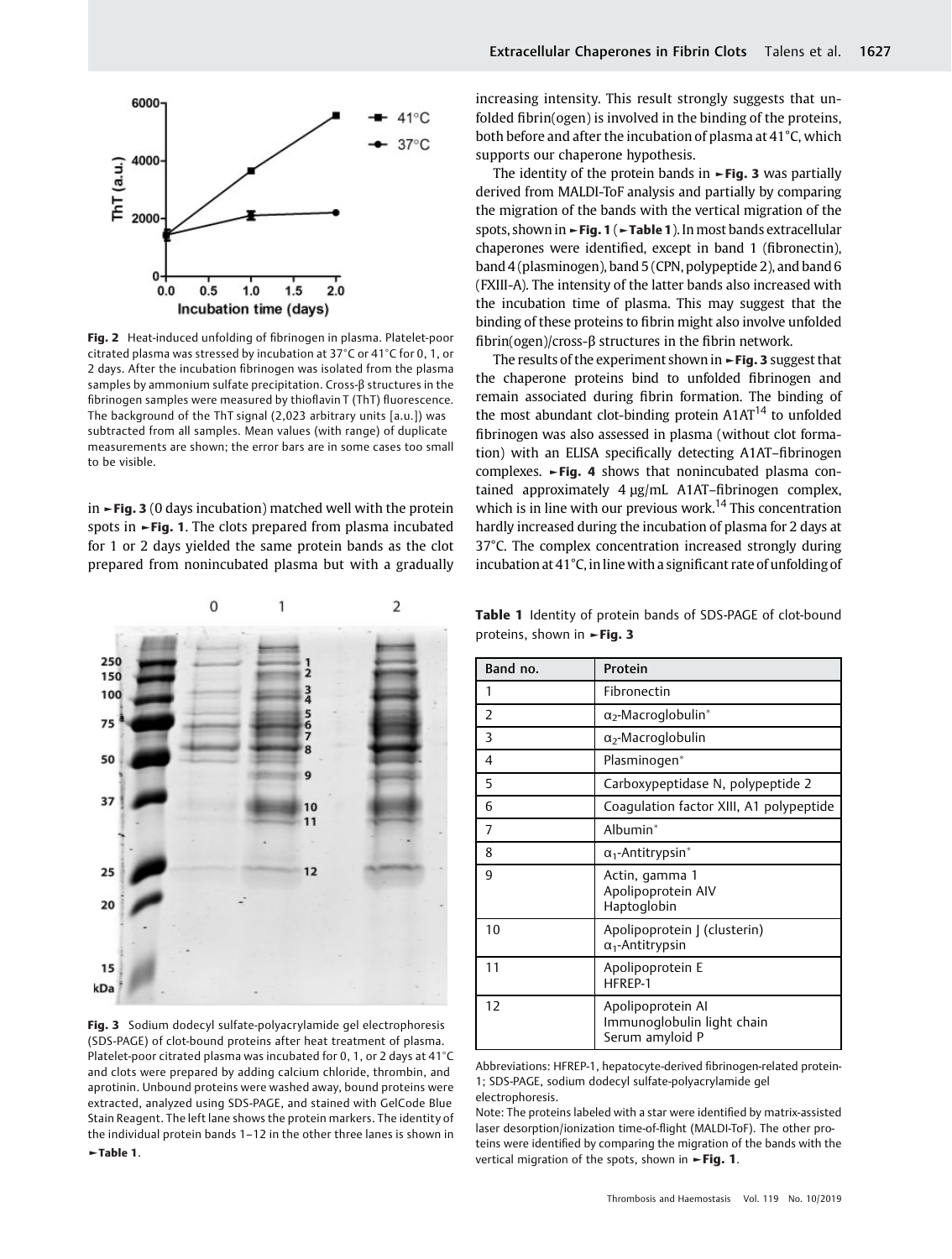

Fig. 4 Heat-induced formation of  $\alpha_1$ -antitrypsin (A1AT)–fibrinogen complex in plasma. Platelet-poor citrated plasma was stressed by incubation at 37°C or 41°C for 0, 0.25, 1, or 2 days. After the incubation fibrinogen was isolated from the plasma samples by ammonium sulfate precipitation. The amounts of A1AT–fibrinogen complex in the fibrinogen samples were determined using an enzymelinked immunosorbent assay (ELISA). Mean values ( $\pm$  standard deviation [SD]) of five measurements are shown.

fibrinogen at 41°C, as observed in  $\blacktriangleright$  Fig. 2. This experiment indicates that clotting is not required for the formation of a complex between a chaperone and fibrin(ogen).

Although clot formation is not crucial for chaperone binding, a contributing role for clotting might be possible if fibrin formation itself is associated with the generation of cross-β structures. This was studied by clotting commercially available purified fibrinogen in calcium chloride with thrombin in the presence of ThT.  $\blacktriangleright$  Fig. 5 shows that 3 mg/mL fibrinogen already produced a significant ThT fluorescence intensity of approximately 4,000 a.u., which is in line with a positive ThT signal produced by freshly isolated fibrinogen from plasma in ►Fig. 2. The fluorescence intensity increased in time to approximately 7,000 a.u. in the presence of thrombin, but did not increase in the absence of thrombin (►Fig. 5A). The increase in fluorescence signal paralleled the increase in turbidity associated with clot formation (►Fig. 5B), thus providing evidence for the generation of cross-β structures during fibrin formation. The overall results indicate that the clot binding of chaperone proteins could involve cross-β structures originating from both unfolded fibrinogen and from the conversion of fibrinogen into fibrin.

A potential functional effect of clot binding of chaperone proteins was studied with casein proteins, which have been described as extracellular chaperone molecules. The lag time of plasma clot formation of approximately 12.6 minutes increased dose-dependently to 26.0, 19.5, and 42.5 minutes in the presence of 30 µM α-casein, β-casein, and κ-casein, respectively. ►Fig. 6 shows the clotting profiles in the presence of κ-casein. The results thus indicated that the casein proteins delayed fibrin polymerization during clotting of diluted plasma.

# **Discussion**

This study shows that fibrin clots generated from plasma are decorated with the proteins which we identified as extracel-



Fig. 5 Generation of cross- $\beta$  structures during coagulation. (A) The thioflavin T (ThT) fluorescence of a solution containing fibrinogen, calcium chloride, and ThT, with (Fb) or without thrombin (Fbg) was measured at the time points indicated. The background of the ThT signal (2,759 arbitrary units [a.u.]) was subtracted from all samples. (B) The turbidity of similar samples was measured as optical density (OD) at 405 nm in parallel experiments. Mean ( $\pm$  standard deviation [SD]) values are shown ( $n = 3$ , in duplicate).

lular chaperones. Extracellular chaperones bind to partially unfolded protein structures. These structures are provided in a fibrin clot by small amounts of unfolded fibrinogen in the plasma. In addition, they are generated during the conversion of fibrinogen to fibrin. The presence of extracellular



Fig. 6 Inhibition of fibrin polymerization by κ-casein. Ninefold diluted plasma was clotted with thrombin and calcium chloride in the presence of 0–30 µM κ-casein. Fibrin polymerization was visualized by measuring the turbidity as optical density (OD) at 405 nm at room temperature.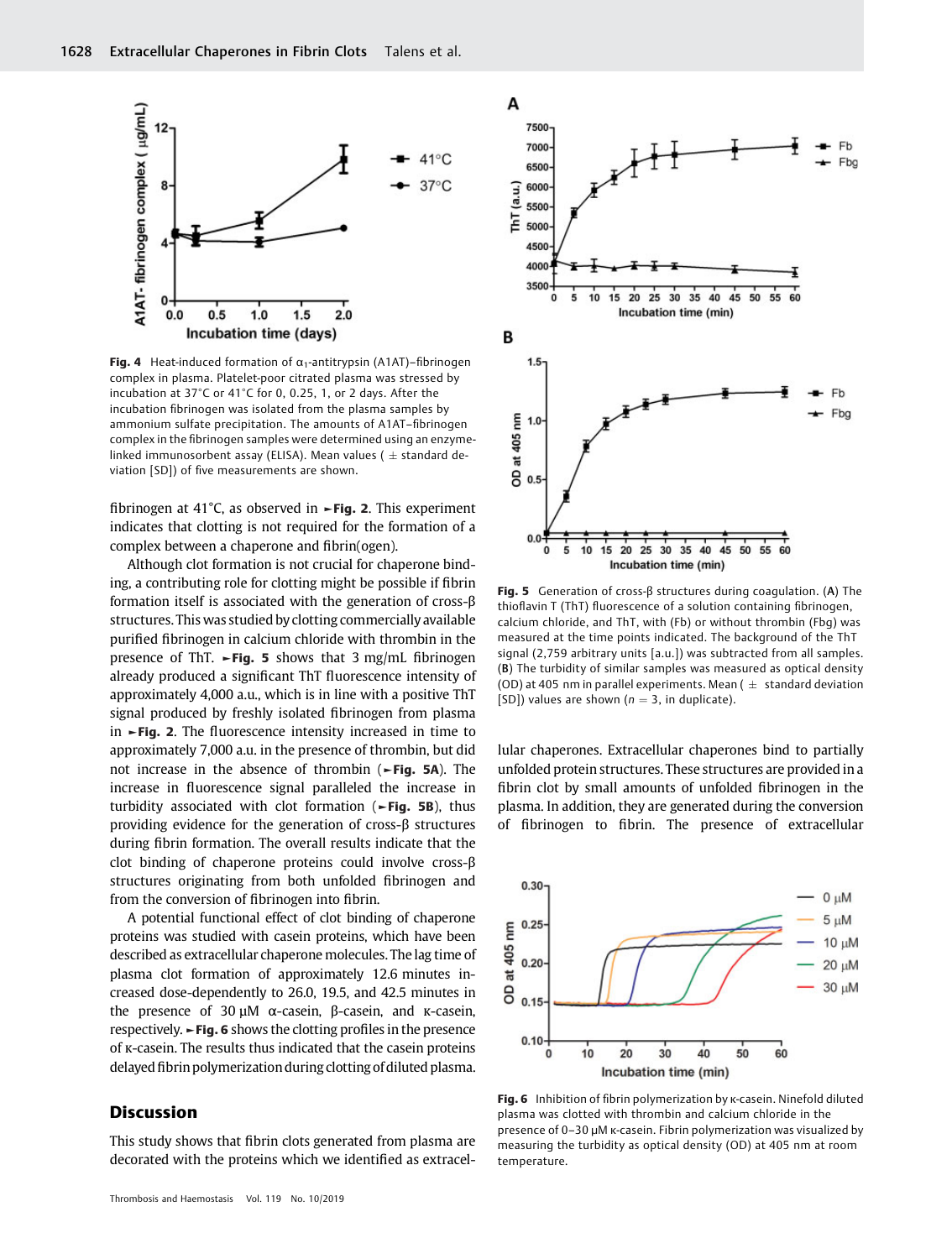chaperones in clots and thrombi is a new feature with potential implications for thrombotic diseases and bleeding disorders.

#### Extracellular Chaperones

In a previous study, we described that extensively washed plasma clots contain many noncovalently bound plasma proteins and we identified the most abundant ones by mass spectrometry.<sup>8</sup> These proteins included several hemostatic proteins. However, the majority of the proteins had no known hemostatic function and the cause of the presence of these proteins remained unclear. We noted the presence of several proteins originating from high-density lipoproteins and postulated that these lipoproteins may play a role in hemostasis. Up to now, no information is available about the binding of high-density lipoproteins to fibrin clots. The main discovery of the present study is that most of the apparently nonhemostatic proteins noncovalently bound to fibrin clots are described in the literature as extracellular chaperones.<sup>12</sup>

Molecular chaperones interact with other proteins to stabilize them or to help them acquire their functionally active conformation, without being present in its final structure.<sup>18</sup> Intracellular chaperones have been known for a long time and many of them are heat shock proteins. Knowledge of extracellular chaperones has lagged well behind. However, in recent years it has become clear that there is a family of abundant proteins in the extracellular fluids that share functional characteristics with the intracellular small heat shock proteins. They bind to unfolded proteins in the extracellular fluids, inhibit their aggregation, and promote clearance from extracellular spaces.<sup>12</sup> Therefore, they may protect us from diseases that are characterized by extracellular protein deposition such as Alzheimer's disease, prion diseases, macular degeneration, and type 2 diabetes. The main chaperones involved in these diseases and actually colocalized in the protein deposits are clusterin, haptoglobin, and  $\alpha$ 2M.<sup>12</sup>

After the discovery in the present study that most of the apparently nonhemostatic proteins in fibrin clots are extracellular chaperones, we next investigated whether they are localized in the clots as a result of their chaperone activities. Heat is a well-known inducer of protein unfolding and crossβ structures in the laboratory. It thermally destabilizes the tertiary and secondary protein structure leading to protein unfolding and aggregation and mimics the prolonged effects of aging and shear stress on plasma proteins. Heat-induced unfolding of extracellular proteins thus differs from intracellular unfolding/misfolding during protein maturation.<sup>12</sup> We first tested which temperature is required to induce an increase of cross-β structures in fibrinogen and found that incubation of plasma for 2 days at 41°C resulted in a significant increase of these structures (►Fig. 2). We then found that these conditions indeed generated a strong increase in the amount of clot-bound proteins (►Fig. 3).

It should be noted that the majority but not all of the clotbound proteins have been described as chaperones. One explanation is that the nonchaperone proteins might be incorporated into fibrin clots as a constituent of a larger particle containing a strong chaperone, such as a clusterincontaining high-density lipoprotein particle. The presence of apoAIV could be explained in this manner.

Our finding that certain proteins with reported but not yet confirmed chaperone-like activity are present in fibrin clots, provides additional evidence that they can be classified as extracellular chaperones. One example is A1AT. Although its chaperone identity has still to be proven,  $12$  A1AT is the most abundant and remarkably strongly bound plasma protein in a fibrin clot.<sup>14</sup>

It is known that the hemostatic proteins tPA and plasminogen bind to fibrin. Because tPA is present in plasma at low concentrations (ng/mL range), this protein was not detected in our proteomic studies, but it is well known that tPA, and possibly also plasminogen, interacts with denatured proteins.<sup>19,20</sup> tPA has been characterized as a multiligand cross- $\beta$  structure receptor.<sup>21</sup> Its binding to amyloid fibrils is not solely dependent on the finger domain or on the lysine binding site in kringle 2 domain, but involves multiple domains of  $P_{\rm A}$ <sup>22</sup> The plasminogen activator may play a role in the removal of cross-β structure-containing (improperly folded) proteins via plasminmediated proteolysis. Thus, tPA shares functional properties with extracellular chaperones by promoting clearance of unfolded proteins from extracellular spaces. The plasminogen activation system may work synergistically with other chaperones such as clusterin and  $\alpha$ 2M, which are involved in the neutralization and clearance of soluble and potentially cytotoxic fragments of protein aggregates.<sup>23</sup>

It is interesting that a 420-kDa isoform of fibrinogen (fibrinogen-420), but not the predominant 340 kDa form, shows chaperone-like activity.<sup>24</sup> This holds true, in particular, for the additional 236-residue carboxyl terminus globular domain of fibrinogen-420 ( $\alpha$ <sub>E</sub>C) in isolated form, which might be produced in vivo by proteolysis of fibrinogen-420. However, the plasma concentrations of fibrinogen-420 (1% of the total fibrinogen concentration) and its degradation product  $\alpha_F C$  (a small fraction of fibrinogen-420) are low, much lower than the plasma concentrations of the known extracellular chaperones and they were therefore not detected in the present study.

#### Cross-β Structures

What is the origin of cross-β structures in fibrin clots? Our experiments with heat-stressed plasma indicate that unfolded fibrinogen is involved in protein binding to clots from this plasma and suggest that in untreated plasma unfolded fibrinogen could also play a role. Indeed, fibrinogen from unheated plasma showed already significant ThT fluorescence (►Fig. 2). Although this fluorescence could, in theory, be ascribed to some nonspecific binding of ThT, $^{17}$  the presence of real cross-β structures is supported by the presence of A1AT-fibrinogen complexes in unheated plasma (►Fig. 4). These observations could possibly be explained by in vitro handling of blood and plasma. However, unfolded fibrinogen may already occur in the circulation. The in vivo half-life of fibrinogen is approximately 4 days. Although ►Fig. 4 shows that during incubation of plasma for 2 days at 37°C no significant amounts of A1AT–fibrinogen complexes are generated, additional experiments reveal that detectable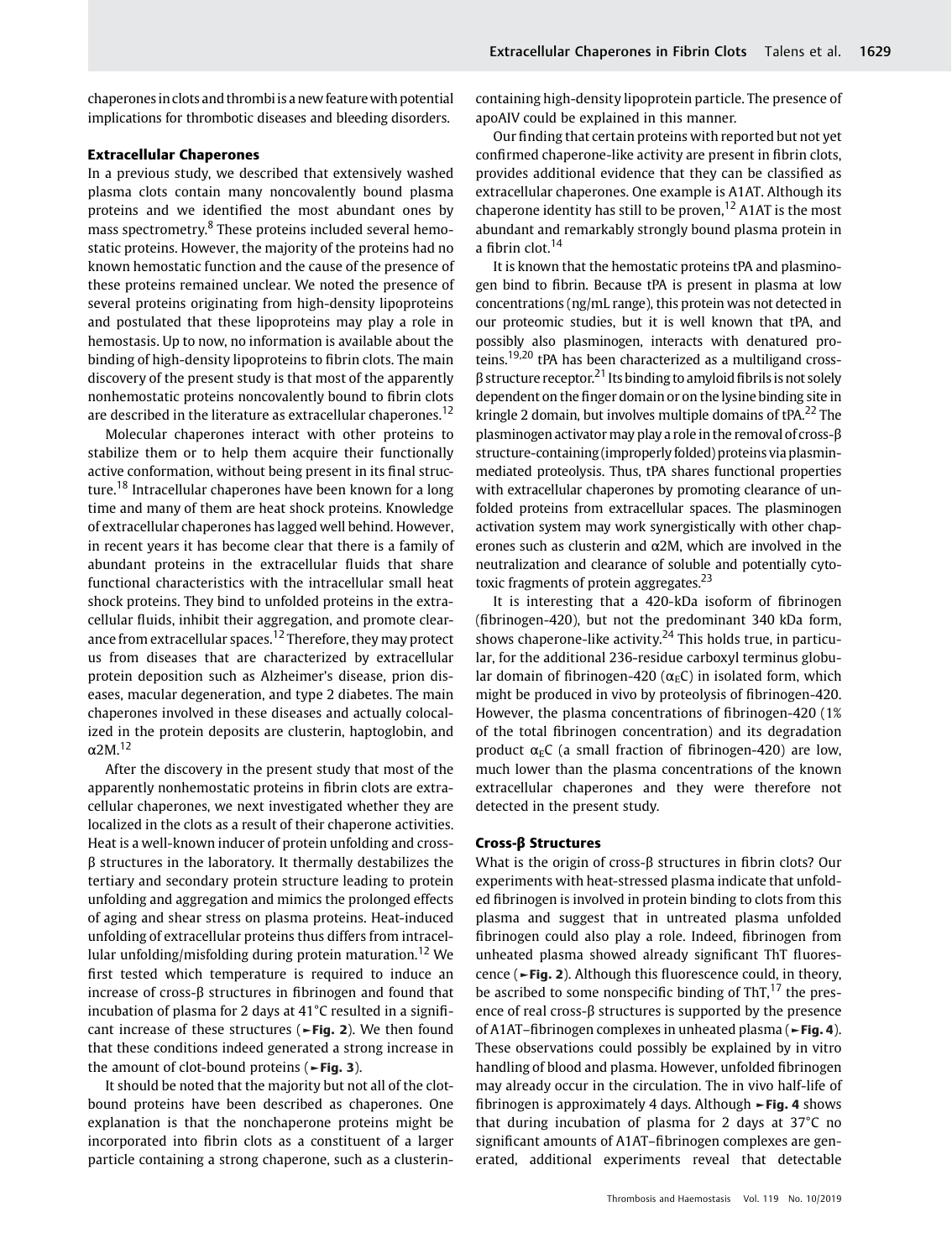amounts are generated during incubation for 4 days at 37°C (data not shown). Moreover, additional stress factors are present in the circulation such as shear and oxidation. It has been shown that shear stress induces the formation of clusterin–fibrinogen complexes in plasma $^{25}$  and that oxidation induces the formation of  $\alpha$ 2M–fibrinogen complexes.<sup>26</sup> In this connection, it is interesting to note that fibrinogen is much more susceptible to oxidative modification than other major plasma proteins.<sup>27</sup>

In addition to unfolded fibrinogen in plasma, fibrin formation itself might be associated with the generation of cross-β structures. This was presented in an interesting review article by Gebbink,<sup>28</sup> but experimental details are missing. Longstaff et al<sup>29</sup> observed cross- $\beta$  structures predominantly in fibrin agglomerates that arise on the surface of a clot during external lysis. $30$  Other investigators collected evidence that coagulation is normally not associated with β-sheet formation, but that clotting of plasma from patients with various inflammatory diseases clearly results in fibrin with amyloid properties.<sup>31,32</sup> Because of these different results and views, we studied this topic in detail and clotted purified fibrinogen in the presence of ThT (►Fig. 5). A generation of cross-β structures was observed in parallel with the formation of a fibrin network, detected as turbidity. This is in line with the original observations by Hudry-Clergeon et al<sup>33</sup> that (cross-)  $\beta$  sheet structures increased significantly from approximately 10% in fibrinogen to 20% in fine clots with thin fibers or 30% in coarse clots with thick fibers. The difference between fine and coarse clot observed by these authors indicates that the cross-β structures depend on the lateral aggregation of protofibrils.<sup>33</sup> More recent work indeed suggests that polymerization of αC domains of fibrin involves the formation of  $β$ -sheets.<sup>34</sup> Taken together, the data supports the notion that normal fibrin formation is associated with the formation of cross- $\beta$  structures.<sup>28</sup> This does not exclude the possibility that additional cross-β structures could be formed during thrombus formation under inflammatory conditions<sup>31,32</sup> or during external lysis of thrombi.<sup>29</sup> Of interest is that deformation of fibrin clots during stretching or compression is associated with a α-helix to β-sheet transition and formation of cross-β structures.<sup>35</sup> This transition occurs in the coiled-coil regions of a fibrin molecule.

The binding sites in a fibrin clot for chaperone proteins could be provided by both unfolded fibrinogen and structures generated during fibrin formation. In terms of ThT fluorescence intensity under the experimental conditions of ►Fig. 5, the respective contributions are approximately 4,000 and 3,000 a.u., which means of the same order of magnitude. It is, however, still uncertain whether the two types of cross-β structures are similarly involved in chaperone binding. Until now, we (in  $\sim$ Fig. 4) and others<sup>25,26</sup> have only proven that unfolded fibrinogen in plasma does bind extracellular chaperones.

#### Potential Implications

This study explains the strong binding of several plasma proteins to fibrin clots by their identification as extracellular chaperones. The amounts of the bound chaperones are substoichiometric with respect to fibrin. For instance, we previously estimated that the amount of A1AT bound to normal fibrin clots was 0.25 μg A1AT per mg of fibrin,<sup>14</sup> which corresponds to a molar ratio of 1:700. The molar ratio of all bound chaperones together will, however, be several times greater. In addition, the stoichiometry might increase in diseases with elevated concentrations of extracellular chaperones in the circulation or elevated contents of cross-β structures in clots. Although the amounts of clot-bound chaperones are low, they are of the same order of magnitude as the amounts of clotbound hemostatic proteins with a regulatory effect such as plasminogen, FXIII-A, and thrombin (►Fig. 1), suggesting that the chaperones could possibly also play a regulatory role in thrombosis and hemostasis. Potential mechanisms include the inhibition of fibrin polymerization and the promotion of the clearance of unfolded fibrin(ogen) from the circulation. We tested the antipolymerizing effect of casein proteins, readily available proteins that have been recognized as extracellular chaperones. These proteins include  $\alpha$ -casein<sup>36,37</sup> as well as βcasein and κ-casein.<sup>38</sup> All casein proteins proved to inhibit fibrin polymerization by significantly increasing the lag time of clot formation (►Fig. 6). Future studies should show how effective the extracellular chaperones from plasma inhibit fibrin polymerization and reveal anticoagulant activity. It is interesting that extracellular chaperones, such as high-density lipoprotein and its major ApoAI, might also be antithrombotic by preventing von Willebrand factor self-association and subsequent platelet adhesion.<sup>39</sup>

# What is known about this topic?

- Plasma clots contain many fibrin-bound proteins.
- Fibrin-bound proteins include several hemostatic proteins, but also apparently nonhemostatic proteins.

# What does this paper add?

- The most abundant fibrin-binding proteins are identified as extracellular chaperones. Extracellular chaperones usually bind to partially unfolded proteins, which may form cross-β (amyloid-like) structures.
- Cross-β (amyloid-like) structures in fibrin clots originate both from misfolded/unfolded fibrinogen in plasma and from fibrin formation.

Authors' Contributions

S.T. designed the research, performed the laboratory experiments, analyzed and interpreted data, and wrote the manuscript; F.W.G.L. designed the research and interpreted data; R.V. provided critical support about amyloid structures and for the experiments with thioflavin T; D.C. R. designed the research, analyzed and interpreted data, and wrote the manuscript. All authors critically reviewed the manuscript and gave their consent.